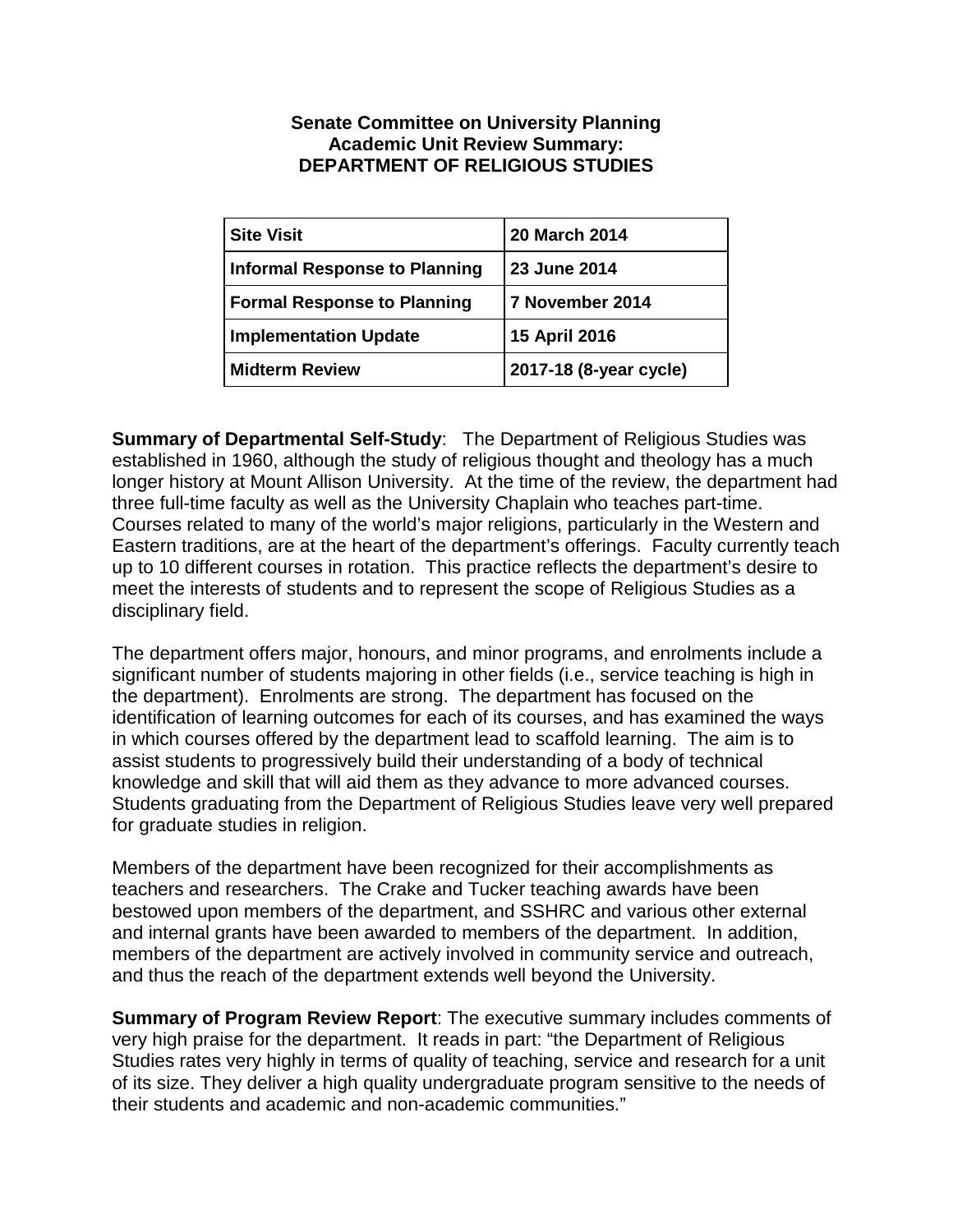The reviewers recommend that strengthening the department's programs can occur through the following: (1) further review of the curriculum to reflect changes occurring in religious studies (away from a focus on religious traditions to more interactionist approaches); and (2) interdepartmental and inter-institutional collaboration to enhance course offerings available to Mount Allison students. As well, the reviewers recommend that the number of courses offered by the department be reviewed and that the number of courses any individual member of the department might be expected to teach be reduced from 10 to 5-6. In doing this type of review of curriculum and teaching, concerns about workload issues amongst members of the department might be addressed, at least in part. The reviewers recommend that the department explore ways to reduce the demands on faculty members by instituting a more strategic rotation of courses. The reviewers recognize that the department's curriculum review process is a work-in-progress.

The review also includes comments relating to matters that are not specific to the Department of Religious Studies. One area identified is the recommendation that sufficient resources be allocated when members of the department are away on sabbatical leave, and another area focuses on a suggestion for university-wide discussion about the balance between teaching and research.

**Summary of Departmental Response**: The department reflected on each of the areas of the review report, and expressed its commitment to build on the curriculum review completed in 2011. The department indicates that further changes are necessary in light of the addition of a new faculty member in 2014. (This new faculty member brings the faculty complement to four.) In addition, the department indicates its commitment to examining the impact of establishing a rotation of courses that will essentially meet the needs and interests of students, provide adequate disciplinary scope, while perhaps reducing the workload of faculty.

The department has embraced the suggestion to increase collaboration at Mount Allison and within the region. A number of opportunities for greater connection have already been explored, and can be expected to continue in the future. Of particular note is the intention to strengthen the collaboration between Religious Studies and Philosophy. The department also is committed to exploring co-teaching within and across departments. Finally, the department is looking at ways to strengthen textual study with the analysis of material culture. This will further strengthen the department's curriculum and programming.

**Planning Committee and Provost Response**: The Planning Committee and the Provost regarded the review of the Department of Religious Studies in positive terms. The strengths of the department were acknowledged throughout the Planning Committee's discussions. The Planning Committee strongly concurs with the recommendations of the reviewers that the department continue its curriculum review in order to reduce the course offerings to a more manageable number. There is recognition that the current high number of courses in the curriculum reflects the desire